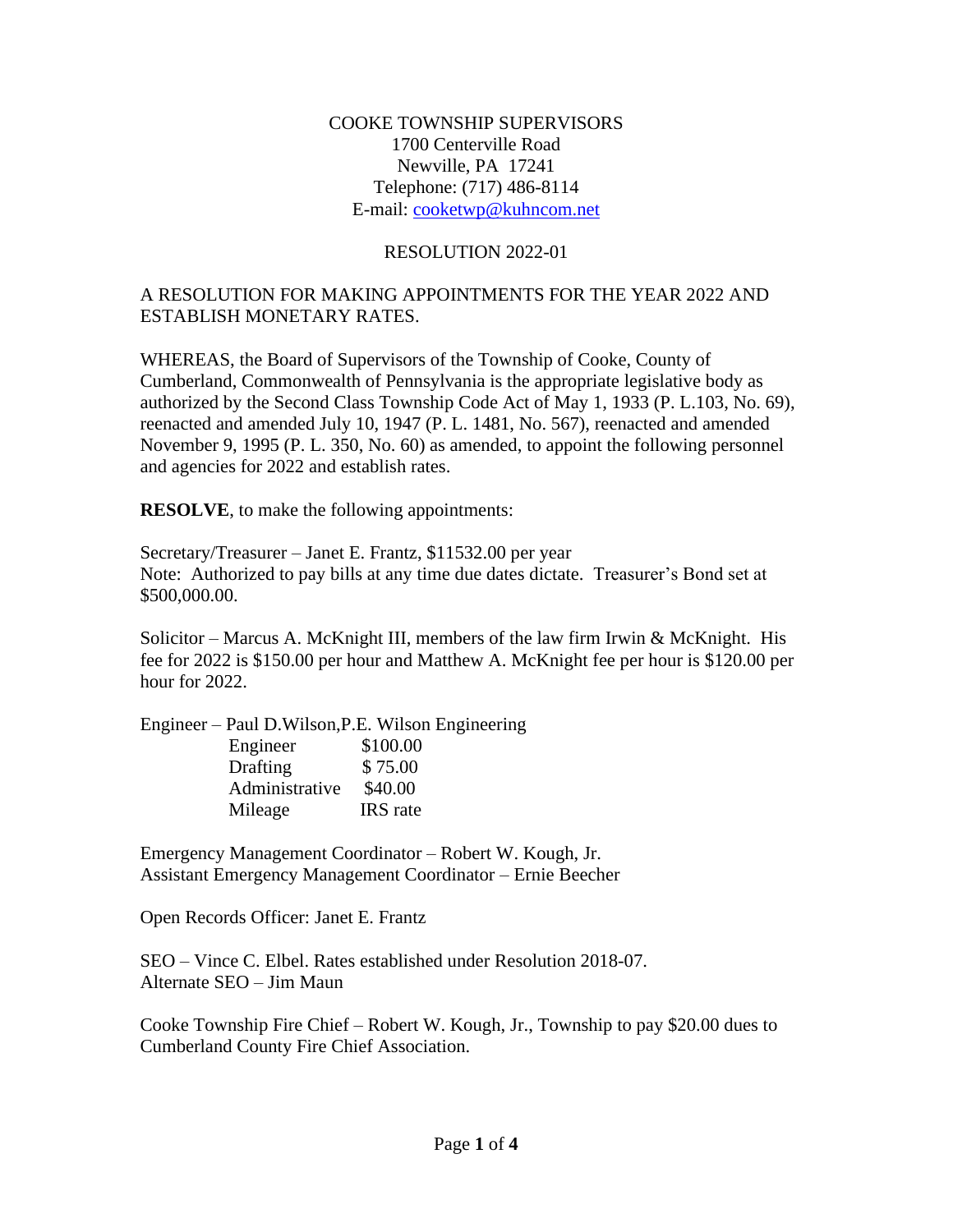Fire Protection – Penn Township Volunteer Fire Co., Newville, and Citizens Fire Co. #1, Mt. Holly Springs.

Bank Depository – Orrstown Bank, Stonehedge Plaza, Carlisle, PA 17013

Insurance – PIRMA, H.A. Thomson Co., 961 Pottstown Pike, Chester Springs, PA 19425

Roadmaster – Douglas Kutz, \$18.11

Laborer/Equipment Operator – William H. (Bill) Cornman, \$17.75 per hour

Laborer/Equipment Operator – Anthony Newcomer, \$16.67 per hour

Laborer/Equipment Operator – Douglas Mersch, \$16.67

Overtime pay for Thanksgiving, Christmas Day and New Year's Day or anytime work hours exceed forty (40) hours in one week, will be at 1½ times hourly rate.

New Hires for General Laborer - \$10.50 minimum (flexible per experience) New Hires for General Laborer-Equipment Operator - \$12.00 per hour minimum (flexible per experience)

### **Building Permit and Township Valuation Permit Resolution 2005-07**:

Twenty (\$20.00) dollars for small projects costing greater than Five Hundred (\$500.00) dollars, but less than One Thousand (\$1000.00) dollars.

Twenty-Five (\$25.00) dollars for projects costing One Thousand (\$1000.00) dollars and five (\$5.00) dollars per One Thousand (\$1000.00) dollars thereafter.

No Cost Valuation Permit for UCC Inspection only, ten (\$10.00) dollars Administration fee.

# **Review of Subdivision and Land Development Plans**

 Residential Plans: \$350.00 Commercial Plans: \$450.00

 Plus, Engineer, Sewage Enforcement Officer, Solicitor review fees, and Cumberland

County Planning Commission review fees and tax parcel number assignment fees.

# **Septic Application Fee**

Ten dollars (\$10.00) per application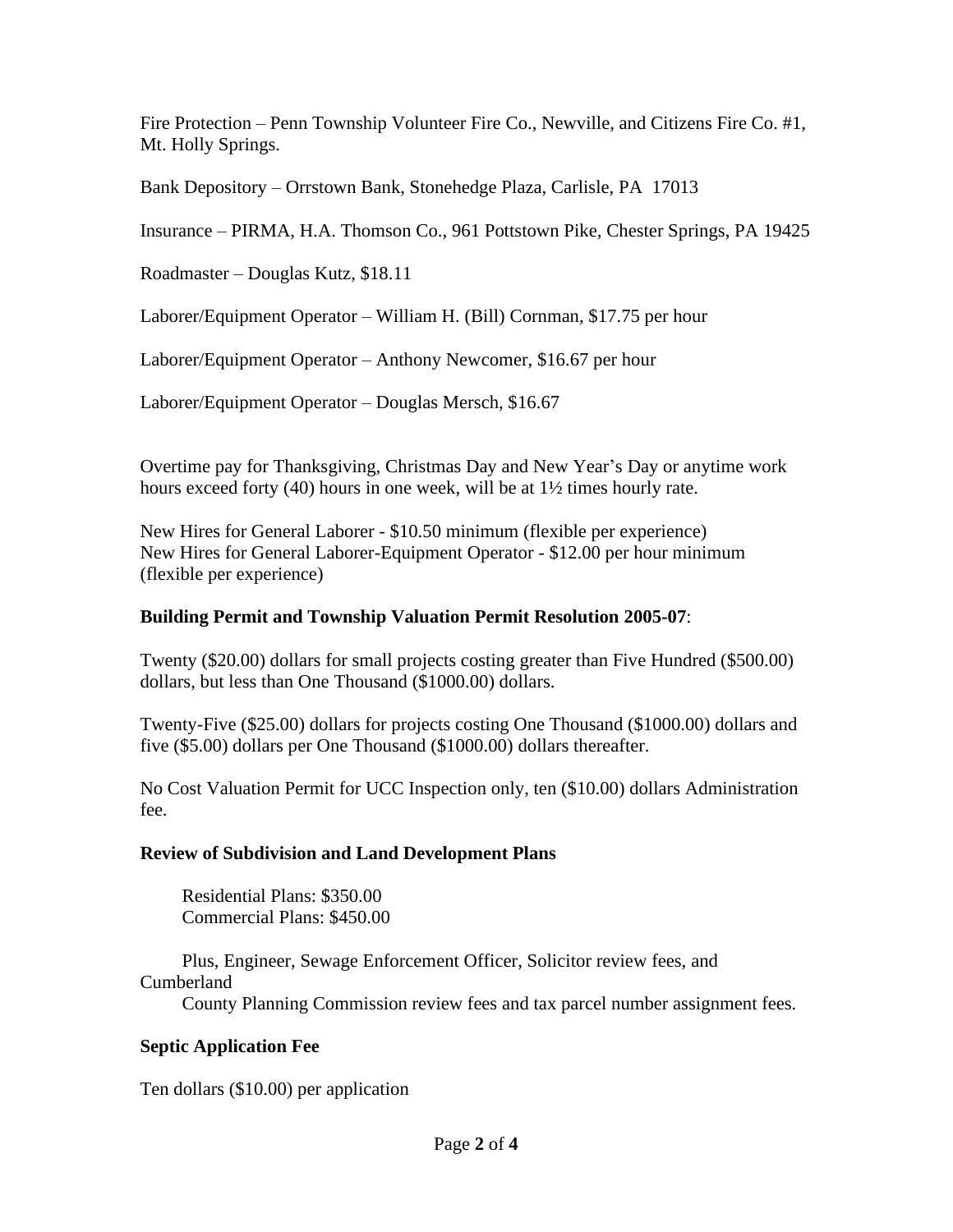### **Solicitation Registration Fee**

Twenty-five dollars (\$25.00) per application

#### **Tax Collector's Service Fees**

| Tax Certification (per year/per parcel)          | \$10.00 |
|--------------------------------------------------|---------|
| Copy of tax bill (per bill)                      | \$1.00  |
| Non-sufficient Funds Checks Returned (per check) | \$30.00 |

Tax Collector's Commission is eight percent set by Resolution 2021-06. Deputy Tax Collector: Pam Burkholder (appointed per ACT 167) Township will pay one half  $(\frac{1}{2})$  of the Tax Collectors dues and training fees.

Planning Committee Members are: Andre' C. Weltman, Chairman, Robert D Minck, Diane M. Batt and F. Jeffery Schmidt.

Vacancy Board Member is Robert D. Minck.

Supervisors Pay: Batt \$150.00 per month, Strayer \$150.00 per month, and Sangialosi \$150.00 per month.

Note: Working Supervisors: \$17.62 per hour as established on February 08, 2020 by the Township Auditors. Note: Supervisors work in a non-supervisory status at the request of the Roadmaster or in emergencies when the road crew is not available.

\$.58.5 per mile reimbursement for use of private vehicle on township business for township employees.

**WCCOG Representatives:** Primary: Patricia Sangialosi Secondary: Edward Strayer

**Municipal Advisory Board Representatives:** Primary: Edward Strayer Alternate: Andre' C. Weltman

**County Planning Outreach Representatives:** Edward Strayer

**PSATS Voting Delegate:** Patricia Sangialosi

**Delegates to State PSATS Convention:** Diane M. Batt, Edward H. Strayer, Patricia A. Sangialosi and Janet E. Frantz

**RESOLVE** - The Fireman's Relief Fund to be divided between Penn Township Volunteer Fire Co. and Citizens Fire Co. #1 of Mt. Holly Springs with Penn Township Volunteer Fire Co. receiving 60 percent and Citizens Fire Co. #1, 40 percent.